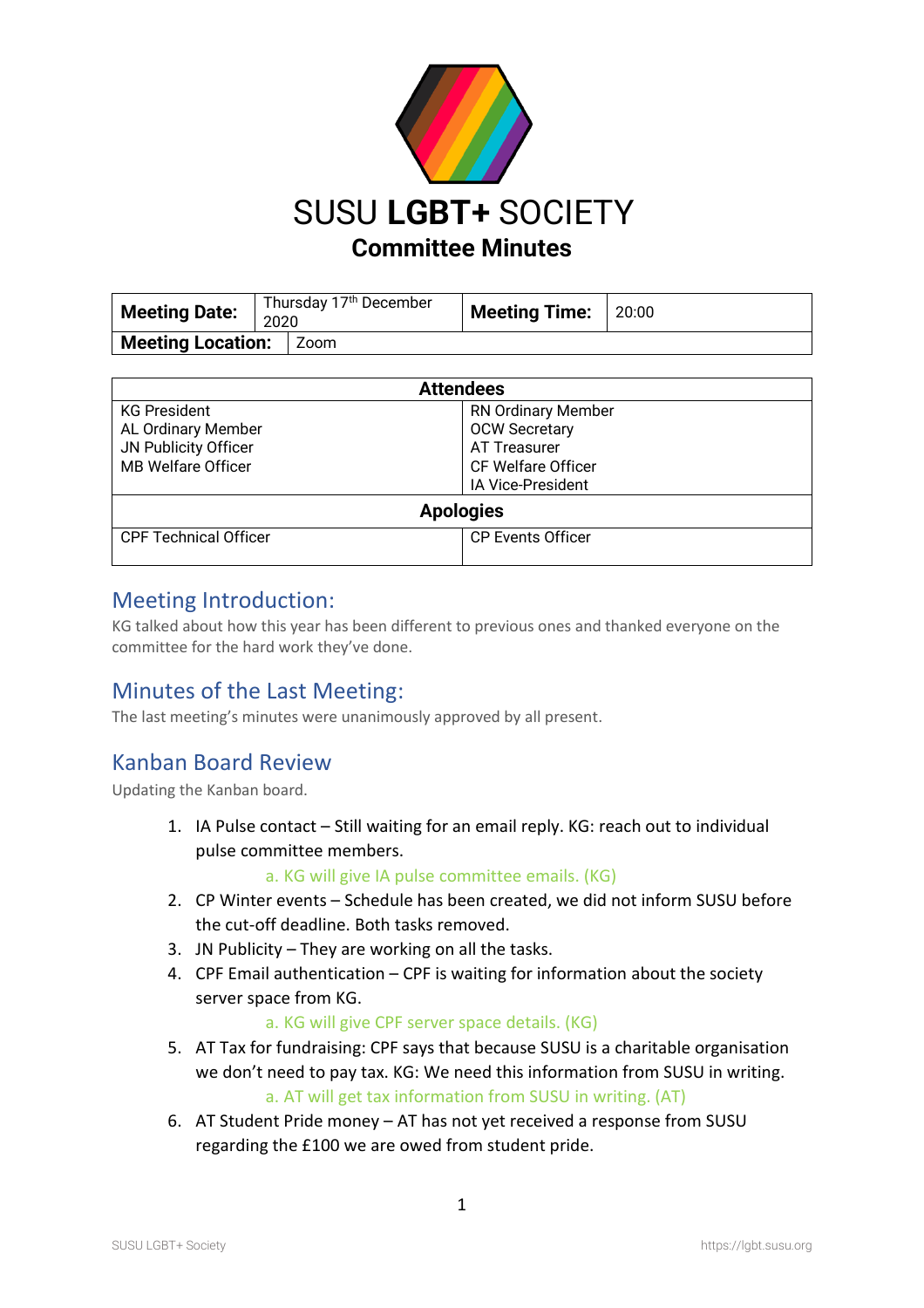

# Welfare Report

Discussion of welfare issues from the Discord server.

1. CF: There was a message in #emotional-support-and-venting which prompted a welfare support. MF has helped CF discuss student mental health options. The person in question will be checked up on regularly.

### Treasurer's Report

No Changes, £485.80 in the account.

1. AT – SUSU still owes us £100.

### LGBTQ+ History Month

Discussion of and the beginning of planning for LGBTQ+ history month in February, as well as collaboration with the NUS.

- 1. AL: LGBTQ+ History month is coming up in February and we should start planning now to give us enough time. KG: Restrictions will likely still be in place in February, so we need to make sure that events are Covid safe. We want a good mix of Loud and Quiet socials as well as educational events such as documentary film nights. JN: Digital signs around campus are also something we could do. JN needs an email for this so they can apply for space on them ahead of time. AT can work with them on graphics for this.
	- a. KG will give JN details for acquiring digital sign space. (KG)
	- b. JN and AT to work on branding for LGBTQ+ history month. A social media header, as well as a background. (JN, AT)
	- c. KG will send JN previous year's Photoshop files for LGBTQ+ history month (KG)
- 2. IA: We should spotlight local queer history; they will work with RN. KG: We can look at local queer charities that have been running for a long time.
- 3. CP: We need to work on events. KG will help them with this.
- 4. RN: IA and themself will work on educational segments.
- 5. We have been approached by NUS to be involved in their LGBTQ+ History Month events. We need to be careful with our involved as SUSU is not affiliated with the NUS. We need to be clear with NUS and SUSU that we are not NUS members. The committee unanimously voted to try to be involved with NUS events for LGBTQ+ History Month.

a. JN will respond to NUS LGBTQ+ (JN)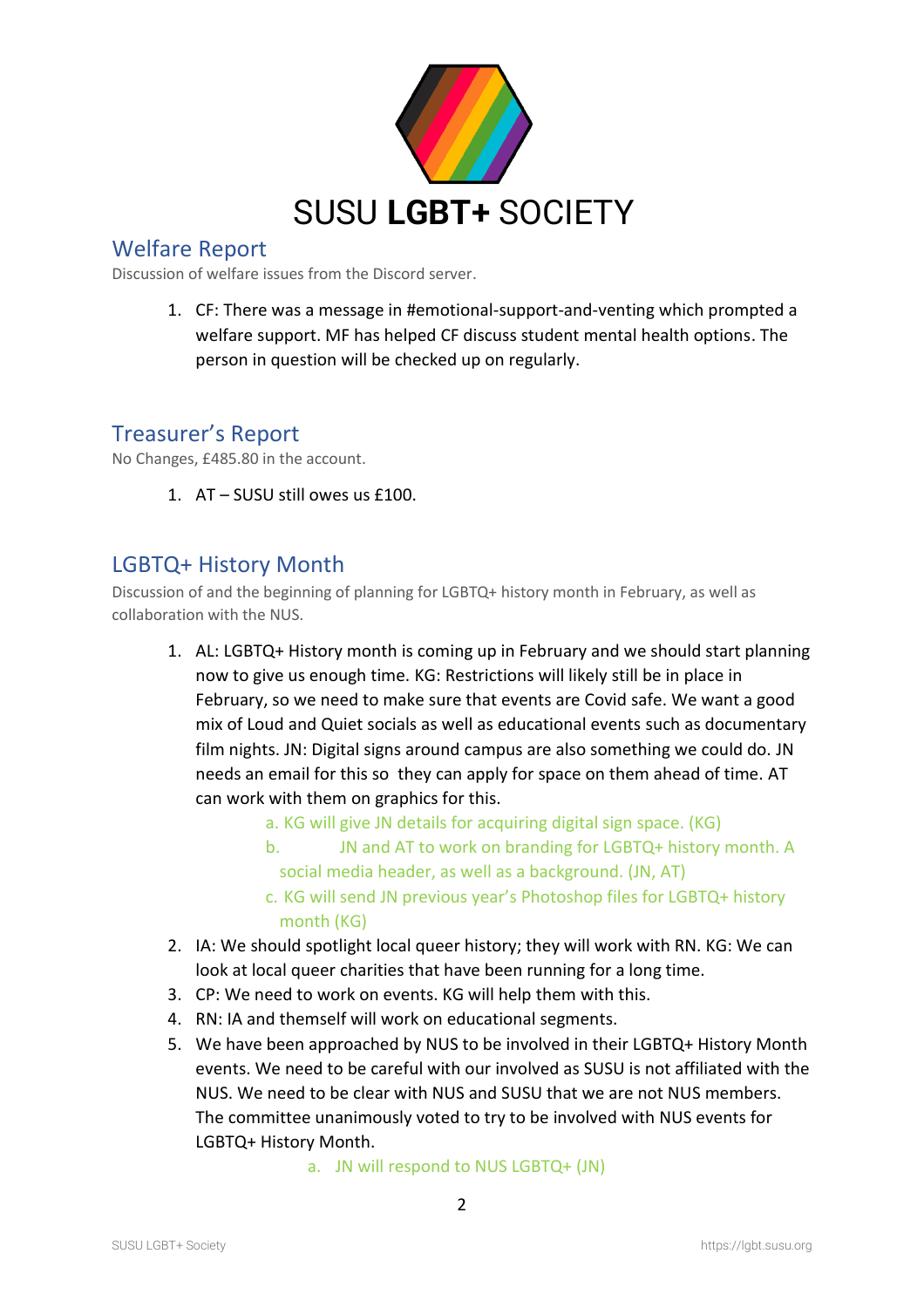

# Christmas Break Events

Discussion of Christmas break events, including the possibility of a lunch on Christmas Day.

- 1. CP has made an events calendar, based on the current schedule there is a lunch on Christmas day. Could be great for isolated members, but only possible if we have enough people to moderate it. JN, KG, & CF are potentially able to make it. AL: We should poll members to see if there's interest.
- 2. JN needs to make graphics for the Christmas break events.

CPF then arrived, and happy birthday was sung.

# Wild Fact Wednesday

Discussion of Wild Fact Wednesday.

1. IA and JN will work together on graphs. RN and IA will work on the content and the required content warnings for them.

# Religious Holidays

Discussion of how we approach religious holidays as a society.

- 1. JN: In previous years, the society has made Christmas related posts. However, there are non-Christian religions and society members we should be trying to be inclusive to. However, we do need to be wary of posting about religions that we do not have representation for on the committee and coming across as not authentic.
- 2. CF: Even if you try to include all religions you may still leave one out. CPF: The Liberal Democrats have a diversity calendar we can use to make sure we are not leaving out any major religions.
- 3. OCW: The important holidays from other religions may be at different times of the year. It can feel forced to only celebrate the winter ones.
- 4. IA: Making sure you celebrate queerness and faith in a positive way is important to religious queer people. OCW: On the flipside, it is important to consider that there are lots of queer people with religious trauma.
- 5. KG: We should poll the society, while keeping posts nonreligious right now. CPF to draft a poll for society members about whether we should have religious posts.
	- a. CPF to draft a poll for society members (CPF)

#### Website Database

Discussion of secure ways to store information about our membership.

1. CPF: Currently there are limited insecure and patchwork ways to determine who our members are. CPF is proposing a database which stores members email, discord id,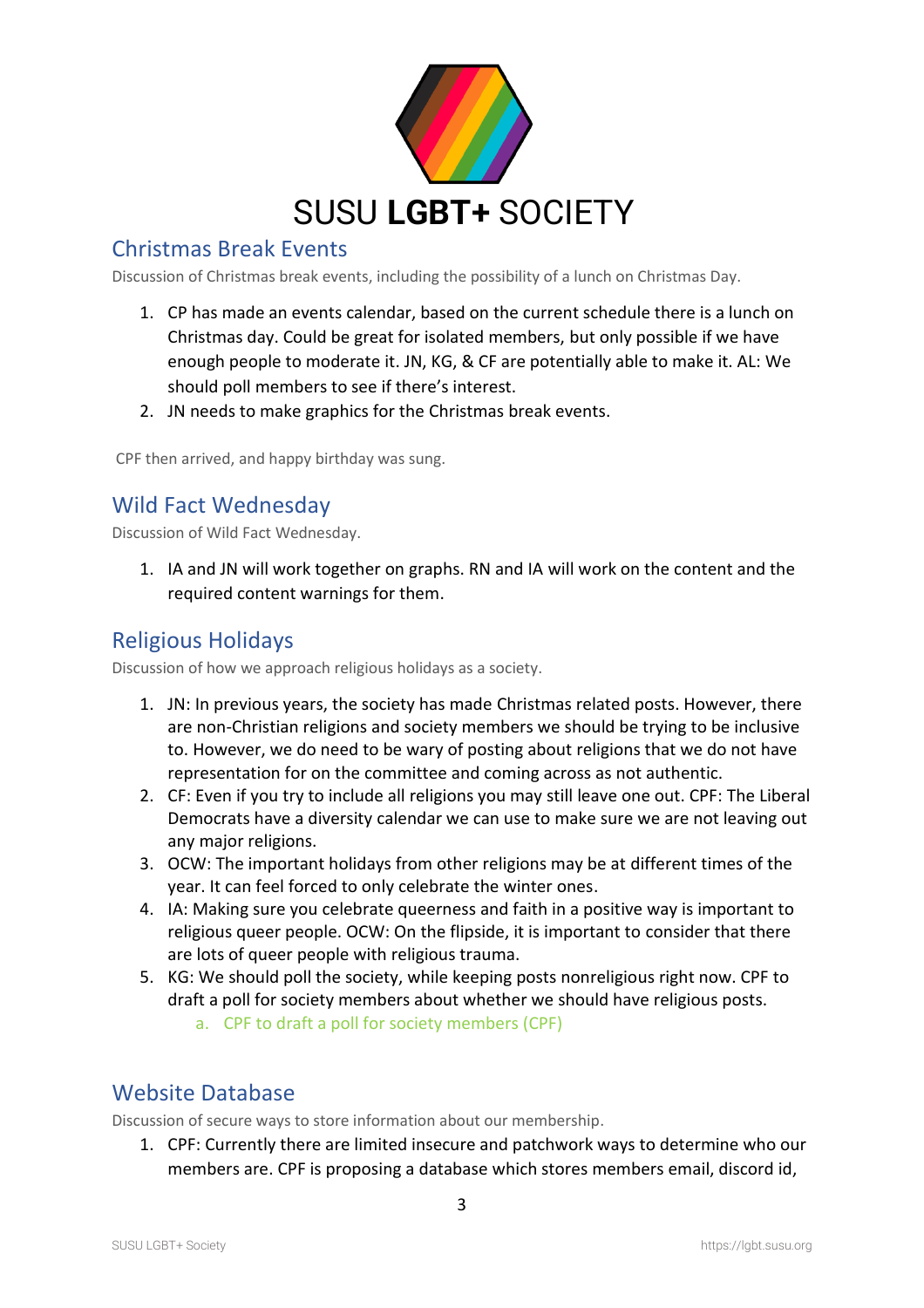

and Facebook id securely. A discord bot would need to be able to link discord accounts to profiles on the database. This creates a problem where the discord bot needs to be able to access data while also making it so that the data is inaccessible to anyone else with access to the server.

2. AL: Queries if this is a membership list, as this is forbidden by the constitution. CPF says constitutional changes would need to be made.

a. AL and CPF will work on constitutional changes (AL and CPF)

3. CPF: We need to decide what data is accessible with what other data. JN says you need to be able to access their email with their Discord username and Facebook ID. We don't need to urgently retrieve any other data in any other way. MB and KG concur. The committee voted unanimously in favour of only facilitating the access of emails from discord and Facebook IDs.

# University of Birmingham

Discussion of The University of Birmingham's recent controversy.

- 1. IA: The University of Birmingham has refused to apologise for their involvement in conversion therapy in the past after a survivor recently spoke out about it. Birmingham University LGBTQ+ Association has drafted a letter to the University requesting an apology and pressuring for a pan on conversion therapy in England. We should back them. KG: Yes, we should make a statement. But we don't want to draw attention away from their letter. We should link to it. The committee voted unanimously to back them.
	- a. IA to draft a statement supporting the Birmingham University LGBTQ+ Association's letter. (IA)

# Discord Usernames

Discussion of the committee member's discord usernames.

1. A suggestion has been made to have the committee member's discord usernames include their role. JN says this may appear too imposing. Make a channel with a list of committee members and their discord tags.

# Any Other Business

Discussion of the discord bot, the SUSU rent referendum, & the Facebook page.

- 1. AT: Can 'les' be removed from the slur list for the discord bot, as it crops up enough that it impacts their notifications. OCW will do that.
	- a. OCW will remove les from the slur list for the discord bot. (OCW)
- 2. JN: There is a SUSU referendum for rent refunds. We shouldn't campaign either way, but we can post that it is happening.